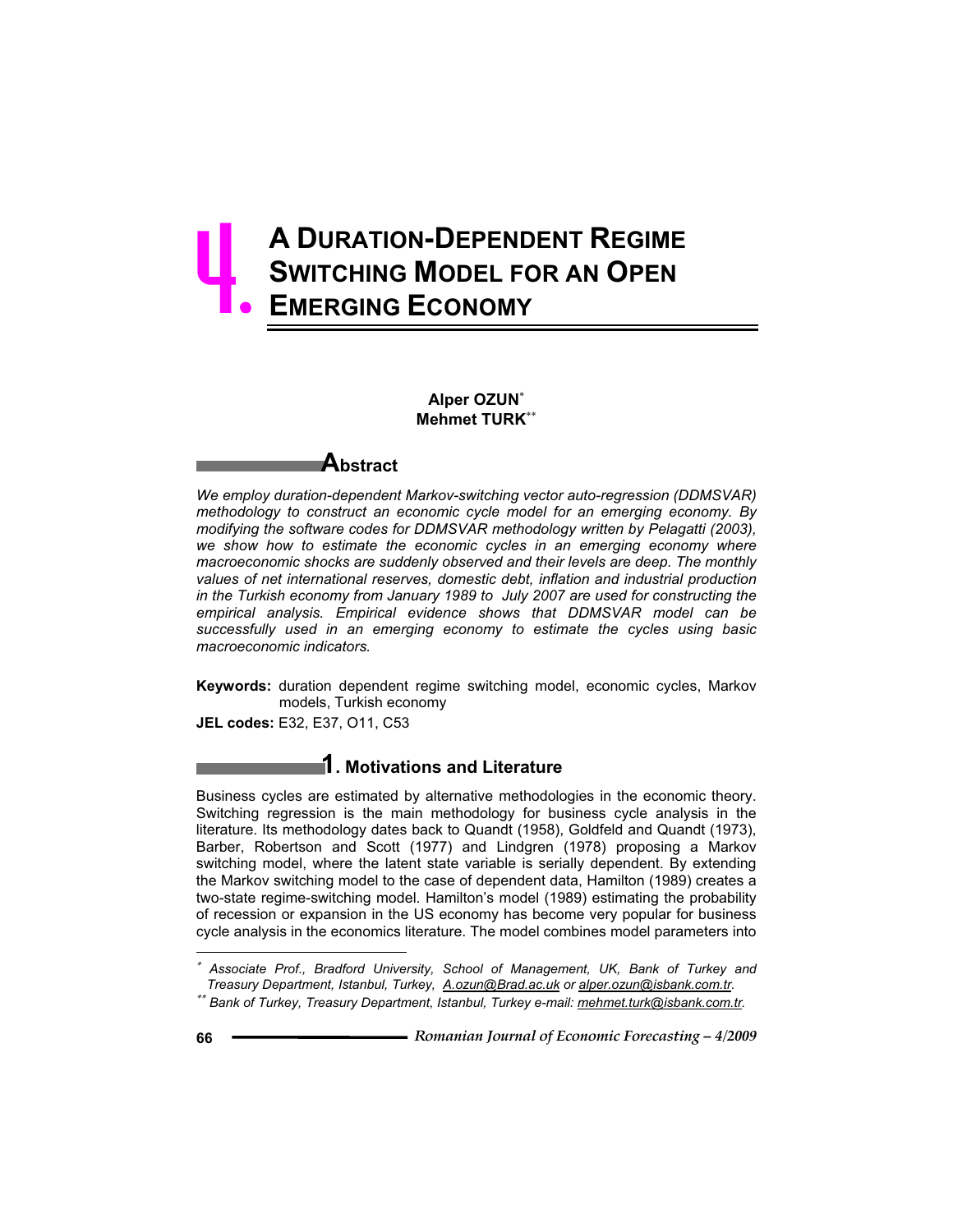one system, and which set of parameters are applied varies on the regime the system is likely in at the time period. In that sense, a Markov switching model enables the economy to be in one of n different regimes. The transition probability from state *x* at time t to state *y* at time t+1 is only affected by the state at time t and not by any previous state (Alexander and Kaeck, 2008).

Researchers under alternative or additional motivations and assumptions have extended the model. For example, the model is applied to examination of government expenditure (Rugemurcia, 1995), labor market recruitment (Storer, 1996), the influences of oil prices on the U.S. GDP growth (Raymond and Rich, 1997). The early version of the Markov regime-switching model has been employed for other areas apart from finance and economics, such as for speech recognition (Juang and Rabiner 1990), DNA composition (Churchill 1989) and ion channels (Fredkin and Rice 1992). The hidden Markov model as the Markov variable is unobservable volatility has been used for estimating equity returns, exchange rates and interest rates (Turner, Startz and Nelson, 1989; Pagan and Schwert, 1990; Pagan, 1996; Perez-Quiros and Timmermann, 2000; Taylor, 2005; Bansal *et al*., 2004; Alexander and Dimitriu, 2005; Cheung and Erlandsson, 2005; Francis and Owyang, 2005; Clarida *et al*., 2006). Constantinou *et al*. (2006) use two-state Markov switching model combined with artificial neural networks to predict returns in the Cyprus stock markets. Alvarez-Plata and Schrooten (2006) analyze the currency crisis in Argentina in 2002 using a Markov switching model. They conclude that the crisis, although associated with weak fundamentals, cannot be explained by the macroeconomic factors alone. Estimating a Markov-switching model shows that shifts in the agents' beliefs also play a crucial role.

The basic Markov-switching model is univariate and the probability of transition from one state to the other is constant. Since the economic cycles appear as the results of co-movements of many macroeconomic variables, the model needs to be modified for a dynamic prediction [Pelagatti (2003)]. In this research paper, we use the duration dependent Markov-switching vector auto regression (DDMSVAR) methodology proposed by Pelagatti (2002, 2003) to shape an economic cycle model for an emerging market. The methodological roots of DDMDVAR model date back to the duration-dependent Markov switching auto regression model of Durland and McCurdy (1994). They create an alternative filter for the unobservable state variable by exploiting the asymptotic maximum likelihood theory. A recent criticism to the approach of Durland and McCurdy (1994) comes from Iiboshi (2007), who employs a Bayesian analysis of an extended duration dependent Markov regime switching model to the case of the Japanese economy. Iiboshi (2007) suggests a regime-switching model with duration dependence that employs the Weibull model. It has an advantage over the approach of Durland and McCurdy (1994) in that it relaxes a constraint of the Markov-switching model in favour of time-varying transition probabilities. Iiboshi (2007) uses Bayesian inference to provide a solution for the drawbacks of the maximum likelihood estimation. The empirical results with data from the Japanese economy show that the Japanese business cycle displayed positive duration dependence during the last two decades.

 Pelagatti (2002, 2003) contributes to the literature by introducing a multi-move Gibbs sampler enabling Bayesian and finite sample likelihood inference. A similar but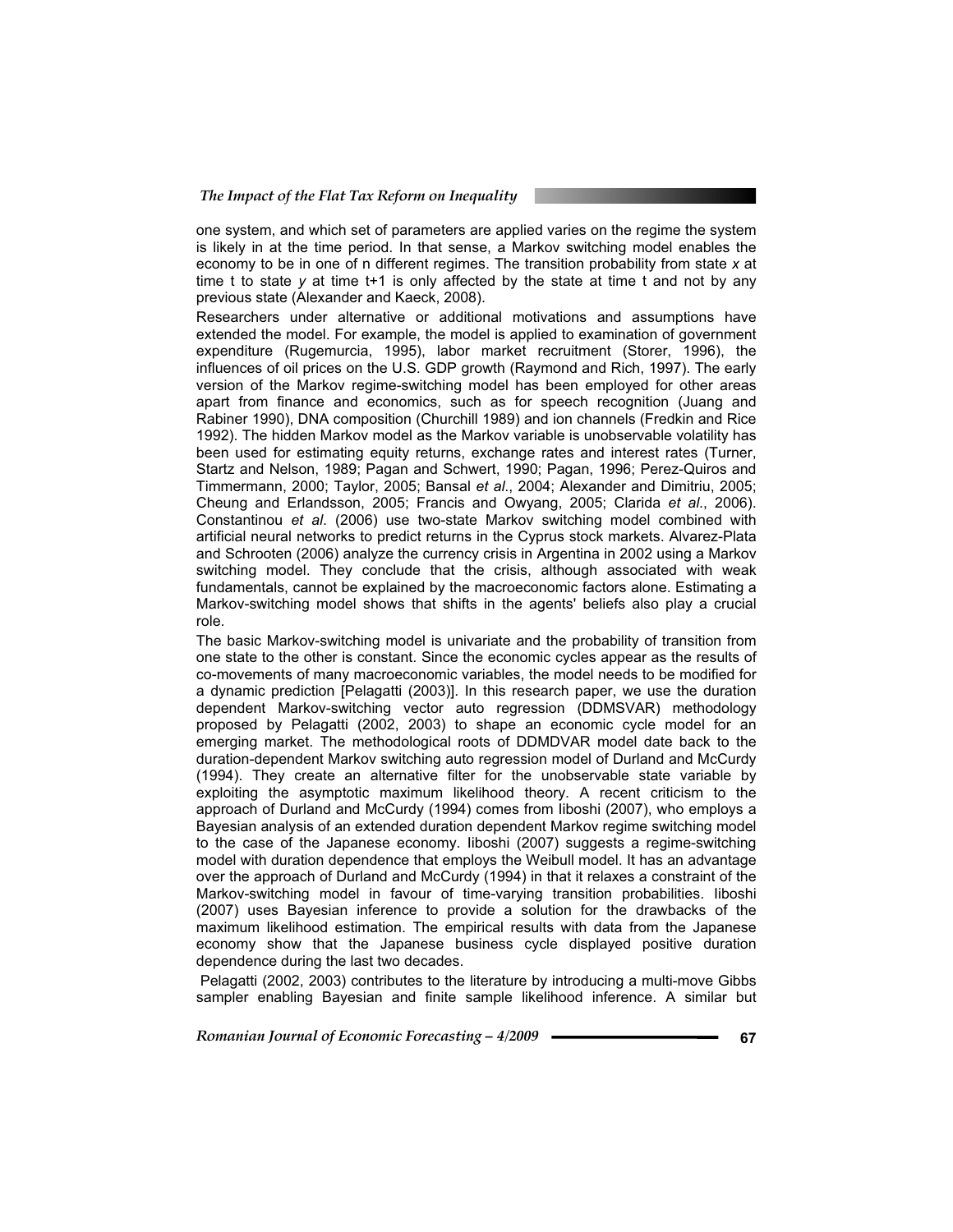univariate model is introduced by Kim and Nelson (1999). However, the inference on the state variable includes employing a single-move Gibbs sampler, which might have slow convergence to the invariant distribution, as according to Pelagatti (2002). In the model, the reliability of the inference does not depend on the sample size of the realworld data. In addition, inference on the latent variables is not conditional on the estimated parameters, but incorporates also the parameters' variability [Pelagatti (2003)]. Under those methodological concerns, Pelagatti (2003) introduces the DDMSVAR model. He defines his model as a mixture of two VAR processes switching according to a two-state Markov chain with transition probabilities depending on how long the process has been in a state. Pelagatti (2003) successfully applies his model to estimate the US business cycle using time series of industrial production, total nonfarm employment, total manufacturing and trade sales in million of 1996 USD, personal income less transfer payments in billions of 1996 USD from January 1960 to August 2001.

The academic research on examining business cycles in Turkey is limited. Saltoglu *et al*. (2002) use Pelagatti's model (2002) to examine business cycles in Turkey by employing the real gross national product, composite leading indicator, total manufacturing industry production index, and aggregate consumption. They show that there were five recessionary periods experienced by the Turkish economy between 1988 and 2002.

Recently, Akay and Yilmazkuday (2008) analyze the currency crises and business cycles in the Turkish economy between 1987 and 1992 by employing a time-varying dynamic factor model and a three-state univariate Markov-switching model, respectively. In their first model, Akay and Yilmazkuday (2008) estimate the important indicators of the currency crises in Turkey and conclude that the deterioration of the net international reserves and domestic credits are the two leading indicators for the currency crises. In the second stage of their research, Akay and Yilmazkuday (2008) examine the business cycles by employing a three-state univariate Markov-switching model. They conclude that most of the recessionary periods of the Turkish economy between 1987 and 1992 can be attributed mostly to currency crises. In our research, we provide an economic point of view to the variables in our model, though Akay and Yilmazkuday (2008) provide econometrical analysis, as well. As our aim is to extend the model of Pelagatti (2003) to an emerging economy, our focus will be on economics rather than econometrics. We also extend the sample period to provide further evidence with current data.

In this research paper, we modify the software codes for DDMSVAR methodology for different macroeconomic variables to estimate the business cycles in an emerging economy, in order to test if the model is valid in a chaotic environment with sudden and high economic fluctuations and can be successfully implemented with different macroeconomic variables. Apart from those general interests, the paper also represents a business cycle analysis of the Turkish economy between 1986 and 2007 for the domestic interest. In that sense, it provides a comparison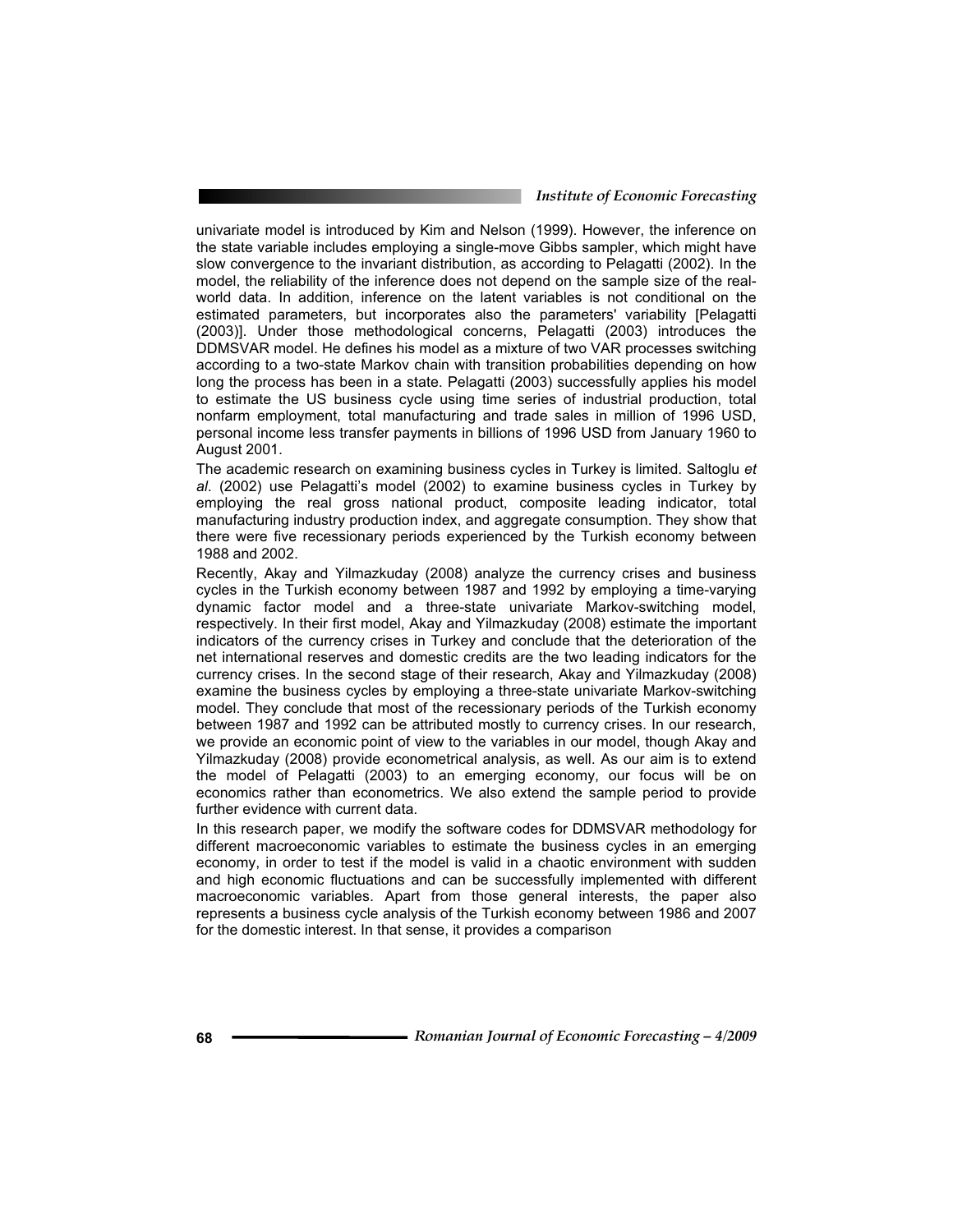# **2. The Macroeconomic Framework for Our DDMSVAR Model**

The developing economies are sensitive to macroeconomic shocks. Transition from stability to chaos is sudden and coincides with high volatilities in the financial markets. In that sense, estimation of regime switches is crucial for both market practitioners and policy makers to create strategies in the new regime.

We choose the Turkish economy for our empirical analysis because of its high volatility during the last decades. To set up a duration dependent regime switching model for such kind of economy will enhance the credibility of the model.

Before 1980, Turkey had a closed economy where import substituted regime survived. After the 1980' military intervention, the Turkish economy has become export driven. Between 1982 and 1988, years which can be called as "transition period", Turkey has had an open economy with the implementation of liberal policies. Those developments in the economic policies have created a structure more sensitive to macroeconomic shocks.

We create an empirical model for estimating business cycles in an open emerging market with macroeconomic variables including net international reserves, domestic debt stock, inflation and industrial production. Those variables are selected to reflect the effects of international shocks on the domestic economy. We follow the recession definition of the National Bureau of Economic Research (NBER). In that definition, the four macroeconomic variables that the NBER uses to date the business cycle are the industrial production, the total nonfarm employment, the total manufacturing and the trade sales (trade), and the personal income less transfer payments (income). However, for our model, we prefer to use the net international reserves, domestic debt and consumer price index and industrial production. We select the net international reserves because the emerging economies are sensitive to external shocks, as observed in Turkey's case in 2001. For many developing markets like Turkey, Argentina or Brazil, unstable domestic debt and high consumer price index create structural breaks in the economy.

The monthly time series data starts from the end of the transition period, specifically January 1989, to July 2007. In that period, Turkey had experienced three major recessions, in 1994, 1998 and 2001; all of them coincided with the high volatility in the international markets. The log return series of the variables in Graph 1 display the high volatilities in those periods. For that reason, we label the years of 1994, 1998 and 2001 as "recession regimes". That labeling is consistent with the National Bureau of Economic Research (NBER)'s definition of recession, according to which the growth rate is negative in two consecutive months. In this respect, the definition of recession in this paper differs from the definitions of OECD and Akay and Yilmazkuday (2008). In reality, the NBER does not define a recession as two consecutive quarters of decline in real GDP. In NBER's definition, a recession is a significant decline in economic activity and remarkable in real GDP, real income, employment, industrial production, and wholesale-retail sales.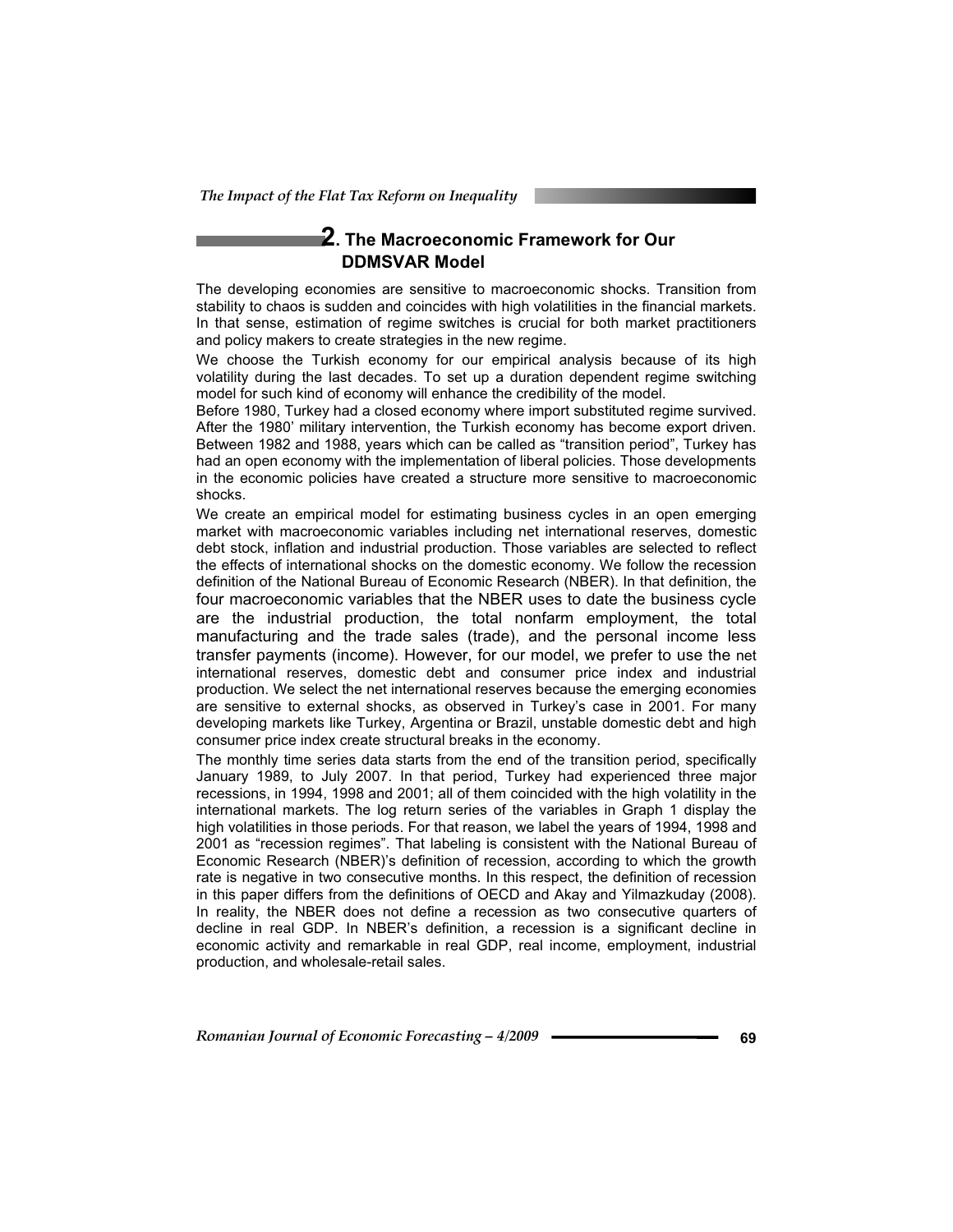### **Graph 1**







**Consumer Prices Index (CPI)**



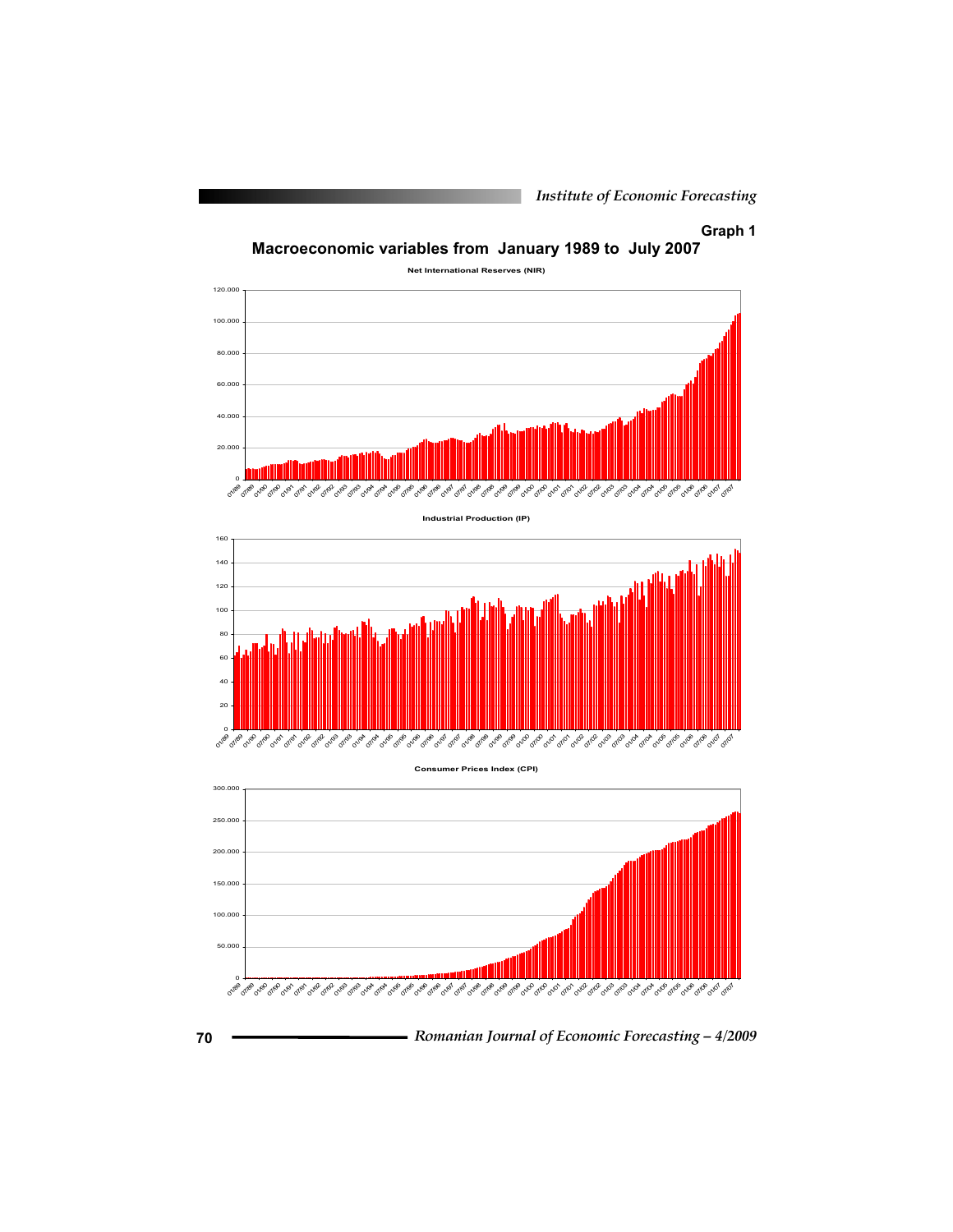



The descriptive statistics of the variables in Table 1 and results of Augmented Dickey-Fuler (ADF) tests in Table 2 also show the instability and nonlinearity in the economy.

| Variables             | Net International<br>Reserves (NIR) | Industrial<br>Domestic Debt<br>Production (IP) |          | <b>CPI</b> |
|-----------------------|-------------------------------------|------------------------------------------------|----------|------------|
| Mean                  | 1.26                                | 4.09                                           | 0.39     | 3.52       |
| <b>Standard Error</b> | 0.35                                | 0.32                                           | 0.55     | 0.19       |
| Median                | 1.40                                | 3.03                                           | 0.25     | 3.25       |
| Standard              | 5.20                                | 4.77                                           | 8.24     | 2.86       |
| Deviation             |                                     |                                                |          |            |
| Sample                | 27.09                               | 22.75                                          | 67.91    | 8.17       |
| Variance              |                                     |                                                |          |            |
| Kurtosis              | 0.99                                | 13.05                                          | 0.32     | 8.58       |
| <b>Skewness</b>       | $-0.42$                             | 2.78                                           | $-0.06$  | 1.55       |
| Range                 | 30.33                               | 43.83                                          | 44.60    | 28.51      |
| Maximum               | $-15.79$                            | $-8.21$                                        | $-22.22$ | $-6.43$    |
| Minimum               | 14.54                               | 35.62                                          | 22.38    | 22.08      |
| Observations          | 222                                 | 222                                            | 222      | 222        |

**Descriptive statistics of log returns of variables** 

Pelagatti (2003) used a DDMSVAR model for estimation of the U.S. business cycle with monthly data on industrial production, total nonfarm employment, total manufacturing and trade sales in million of 1996 USD and personal income less transfer payments in billions of 1996 USD from January 1960 to August 2001. The model estimates business cycles using macroeconomic variables not reflecting the sensitivity or strength of the economy against external shocks as the concern is the US economy.

*Romanian Journal of Economic Forecasting – 4/2009* **<sup>71</sup>**

**Table 1**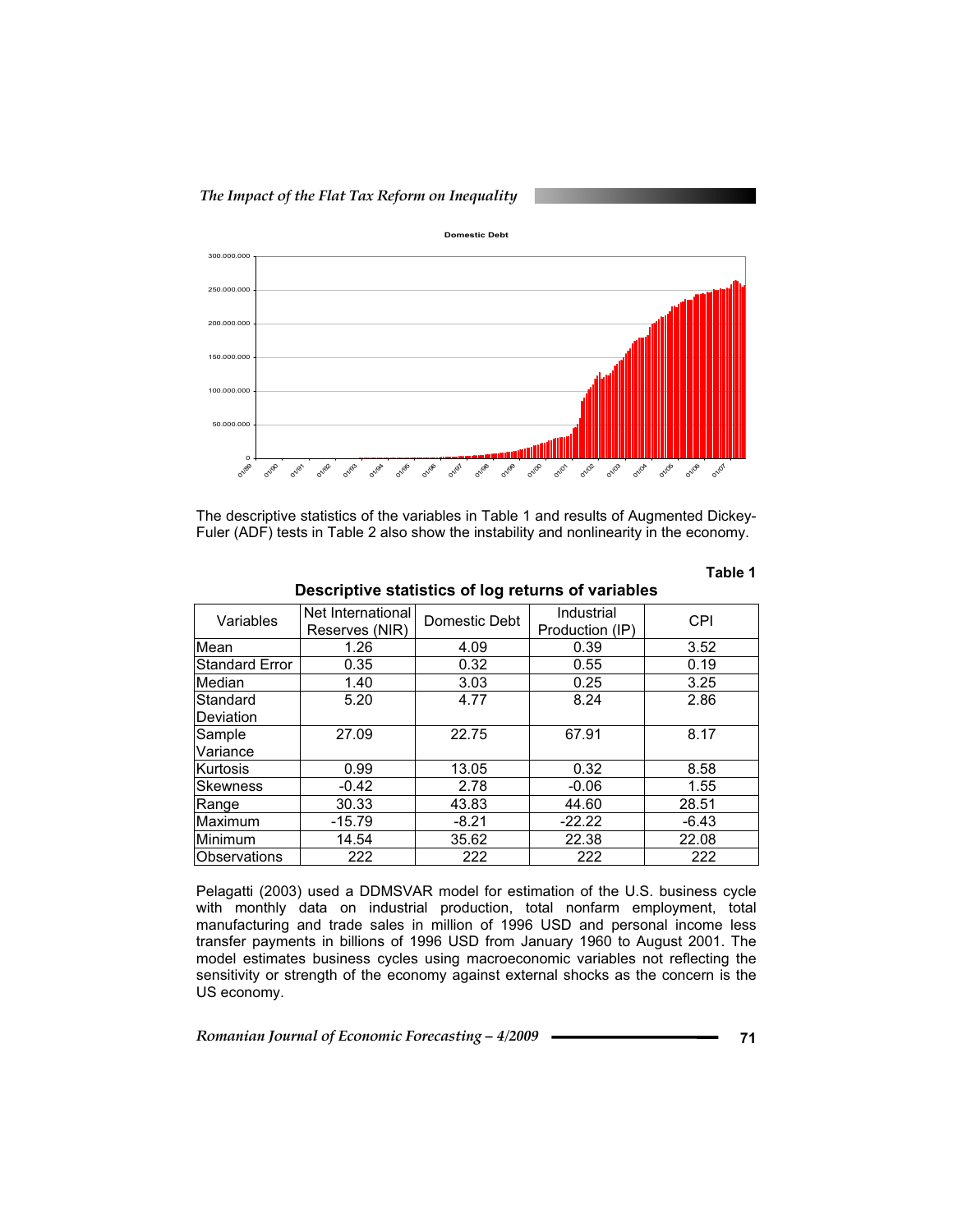### **Table 2**

### **The ADF tests for the variables**

Exogenous: Constant, Linear Trend Lag Length: 0 (Automatic based on SIC, MAXLAG=14)

|            |          | Null Hypothesis:<br>DLOG(NIR) has a<br>unit root |        | Null Hypothesis:<br>DLOG(CPI) has a<br>unit root |        | Null Hypothesis:<br>DLOG(IP) has a<br>unit root |                 | Null Hypothesis:<br><b>DLOG(Domestic</b><br>Debt)<br>has a unit root |        |
|------------|----------|--------------------------------------------------|--------|--------------------------------------------------|--------|-------------------------------------------------|-----------------|----------------------------------------------------------------------|--------|
|            |          | t-Statistic                                      | Prob.* | t-Statistic                                      | Prob.* | t-Statistic                                     | Prob.*          | t-Statistic I                                                        | Prob.* |
| <b>ADF</b> |          |                                                  |        |                                                  |        |                                                 |                 |                                                                      |        |
| Test       |          |                                                  |        |                                                  |        |                                                 |                 |                                                                      |        |
| statistic  |          | $-14.821$                                        | 0.0000 | $-10.843$                                        | 0.0000 |                                                 | $-5.522$ 0.0000 | $-11.843$                                                            | 0.0000 |
| Critical   |          |                                                  |        |                                                  |        |                                                 |                 |                                                                      |        |
| values     | 1% level | - 4.0001                                         |        | $-4.000$                                         |        | $-4.002$                                        |                 | $-4.000$                                                             |        |
|            | 5% level | - 3.430                                          |        | $-3.430$                                         |        | $-3.431$                                        |                 | $-3.430$                                                             |        |
|            | 10%      |                                                  |        |                                                  |        |                                                 |                 |                                                                      |        |
|            | level    | - 3.139                                          |        | $-3.139$                                         |        | $-3.139$                                        |                 | $-3.139$                                                             |        |

\*MacKinnon (1996) one-sided p-values.

However, since the developing economies have sensitivities against external shocks, our model includes net international reserves to reflect the power of the economy in the case of external stocks. The net international reserves used as a peg by the IMF are selected since it is one of the main explanatory variables of portfolio flows into the economy. In addition, Turkey, as many developing markets like Argentina or Brazil, suffers domestic debt and consumer price index which are other two structural variables in our model. The theoretical background explaining the effects of domestic debt and industrial production on the economic growth is strong in the economic literature. Industrial production is the main pillar of business cycle models as it is in our and Palegatti's (2003) model.

# **3. Duration Dependent Markov-switching VAR Methodology**

In this part, we explain the methodological aspect of DDMSVAR model within the framework drawn by Pelagatti (2002, 2003).

The duration-dependent MS-VAR model is defined as follows:

 $y_t = \mu_0 + \mu_1 S_t + A_1 (y_{t-1} - \mu_0 - \mu_1 S_{t-1}) + \dots + A_n (y_{t-n} - \mu_0 - \mu_1 S_{t-2}) + \varepsilon_t$  (1) where  $y_t$  is a vector of observable variables,  $S_t$  is a binary (0-1) unobservable random variable following a Markov chain with varying transition probabilities,  $A_1, \ldots, A_p$ are coefficient matrices of a stable VAR process, and  $\varepsilon$ , is a Gaussian white noise with covariance matrix  $\Sigma$ .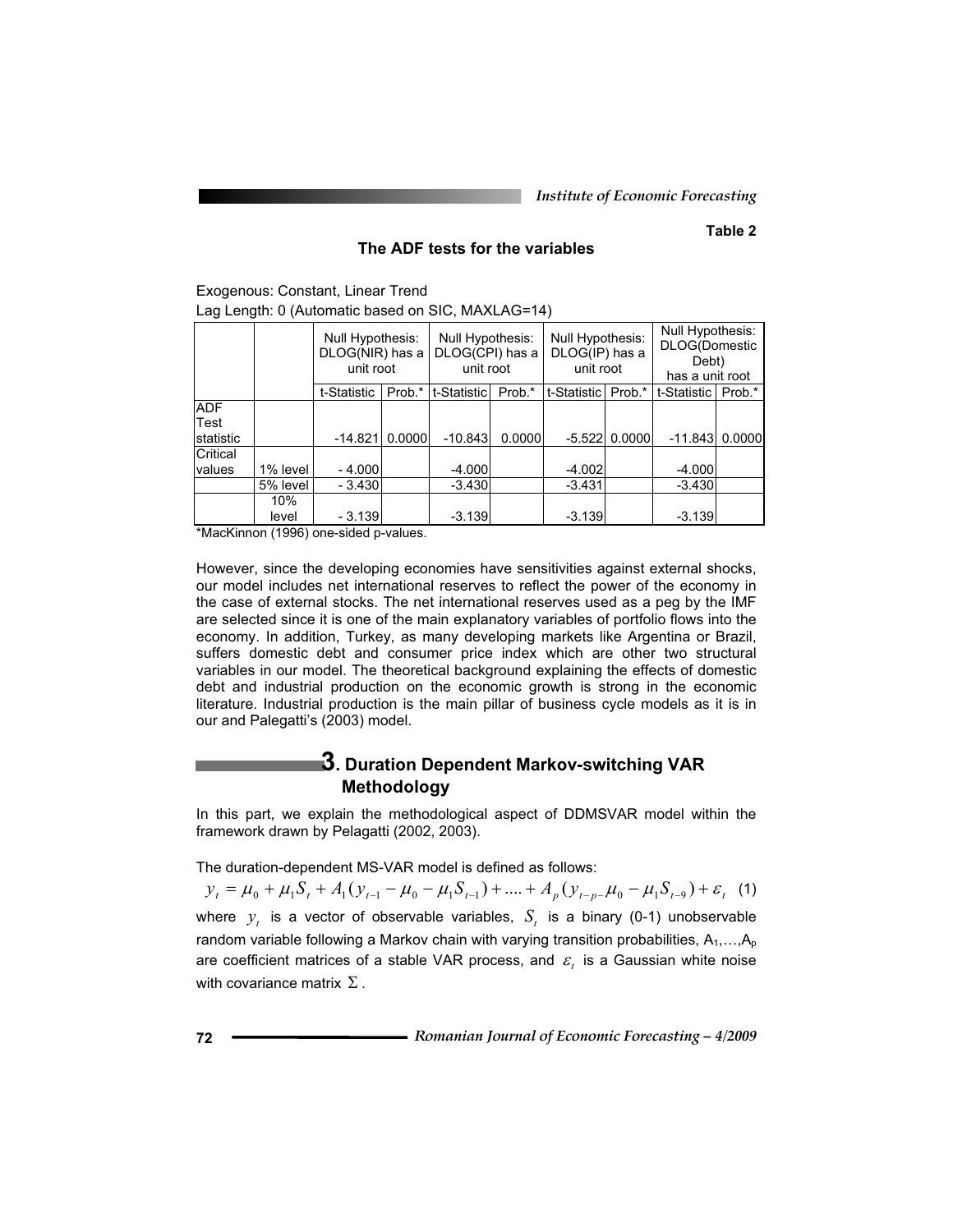To create duration dependence for  $S_t$ , a Markov chain is set up for the pair  $(S_t, D_t)$ , where  $D_t$  is the duration variable defined in Equation 2.

$$
D_{t} = \begin{cases} D_{t-1} + 1 & \text{if} \quad S_{t} = S_{t-1} \\ 1 & \text{if} \quad S_{t} \neq S_{t-1} \end{cases}
$$
 (2)

A sample of (St, Dt) is presented in Table 3. A maximum value,  $\tau$  , for the duration variable  $D_t$  should be fixed.

**Table 3**

| <b>Pattleto Literature of Albert</b> |  |        |  |   |  |  |  |  |  |  |  |  |  |
|--------------------------------------|--|--------|--|---|--|--|--|--|--|--|--|--|--|
|                                      |  |        |  | ∽ |  |  |  |  |  |  |  |  |  |
|                                      |  |        |  |   |  |  |  |  |  |  |  |  |  |
|                                      |  | -<br>∽ |  |   |  |  |  |  |  |  |  |  |  |

Source: Pelagatti 2003, pp. 3.

The 
$$
(S_t, D_t)
$$
 is defined on the finite state space

|      | $\{(0, 1), (1, 1), (0, 2), (1, 2), \ldots, (0, \tau), (1, \tau)\}\$ |                                 |                |              |          |                       |               |                        |                 |  |
|------|---------------------------------------------------------------------|---------------------------------|----------------|--------------|----------|-----------------------|---------------|------------------------|-----------------|--|
|      |                                                                     | $p_{0 1}(1)$                    | $\overline{0}$ | $p_{0 1}(2)$ | $\sim$ 0 | $p_{0 1}(3) \ldots 0$ |               |                        | $p_{0 1}(\tau)$ |  |
|      | $p_{1 0}(1)$                                                        | 0 $p_{1 0}(2)$ 0 $p_{1 0}(3)$ 0 |                |              |          |                       |               | $\cdots p_{1 0}(\tau)$ |                 |  |
|      | $p_{0 0}(1)$                                                        | $\overline{0}$                  | 0              | $\theta$     | 0        | $^{(1)}$              | $\cdots$      |                        |                 |  |
|      | $\theta$                                                            | $p_{1 1}(1)$                    | 0              | 0            | 0        | $\Omega$              | $\cdots$      |                        |                 |  |
| $P=$ | 0                                                                   | 0                               | $p_{0 0}(2)$   | $\sim$ 0     | $\theta$ | $\Omega$              | .             | $\Omega$               |                 |  |
|      | 0                                                                   | 0                               | 0              | $p_{1 1}(2)$ | $\theta$ |                       | .             |                        |                 |  |
|      |                                                                     |                                 |                |              |          |                       |               |                        |                 |  |
|      |                                                                     |                                 |                |              | 0        | 0                     |               | $\cdots p_{0 0}(\tau)$ |                 |  |
|      |                                                                     | 0                               | $^{(1)}$       |              | 0        | $\theta$              | $\sim$ $\sim$ | <b>U</b>               | $p_{1 1}(\tau)$ |  |

From the definitions of  $p_{ij}(d)$  and of the transition matrix  $(P_{ij}=Prob(S_{t+1}=j|S_t=i))$  P is transposed with following finite transition matrix.

|        | $\boldsymbol{0}$     | $p_{1 0}(1)$ $p_{0 0}(1)$ |                          | $\overline{\phantom{0}}$        |                  |                  | $\cdots$ |                        |                                    |
|--------|----------------------|---------------------------|--------------------------|---------------------------------|------------------|------------------|----------|------------------------|------------------------------------|
|        | $p_{0 1}(1)$         | $\boldsymbol{0}$          | $\boldsymbol{0}$         | $p_{\scriptscriptstyle 1 1}(1)$ | $\boldsymbol{0}$ | $\theta$         | $\cdots$ |                        |                                    |
|        | $\boldsymbol{0}$     | $p_{\rm l 0}(2)$          | $\boldsymbol{0}$         | $\bf{0}$                        | $p_{0 0}(2)$     | $\boldsymbol{0}$ | $\cdots$ |                        |                                    |
|        | $p_{0 1}(2)$         | $\boldsymbol{0}$          | $\overline{\phantom{0}}$ | $\boldsymbol{0}$                | $\boldsymbol{0}$ | $p_{\rm l l}(2)$ | $\cdots$ |                        |                                    |
| $P' =$ | $\overline{0}$       | $p_{1 0}(3)$              | $\boldsymbol{0}$         | $\boldsymbol{0}$                | $\boldsymbol{0}$ | $\theta$         | $\cdots$ | $\theta$               |                                    |
|        | $p_{0 1}(3)$         | $\bf{0}$                  | $\boldsymbol{0}$         | 0                               |                  |                  | .        |                        |                                    |
|        |                      |                           |                          |                                 |                  |                  |          |                        |                                    |
|        | $\boldsymbol{0}$     | $p_{\text{li0}}(\tau)$    | $\theta$                 | 0                               | 0                | $\bf{0}$         |          | $\cdots p_{0 0}(\tau)$ |                                    |
|        | $p_{0\vert 1}(\tau)$ | $\boldsymbol{0}$          | $\theta$                 | $\theta$                        | 0                | $\theta$         | .        | $\boldsymbol{0}$       | $p_{\scriptscriptstyle [1]}(\tau)$ |

*Romanian Journal of Economic Forecasting – 4/2009* **<sup>73</sup>**

**Sample Processes of St and Dt.**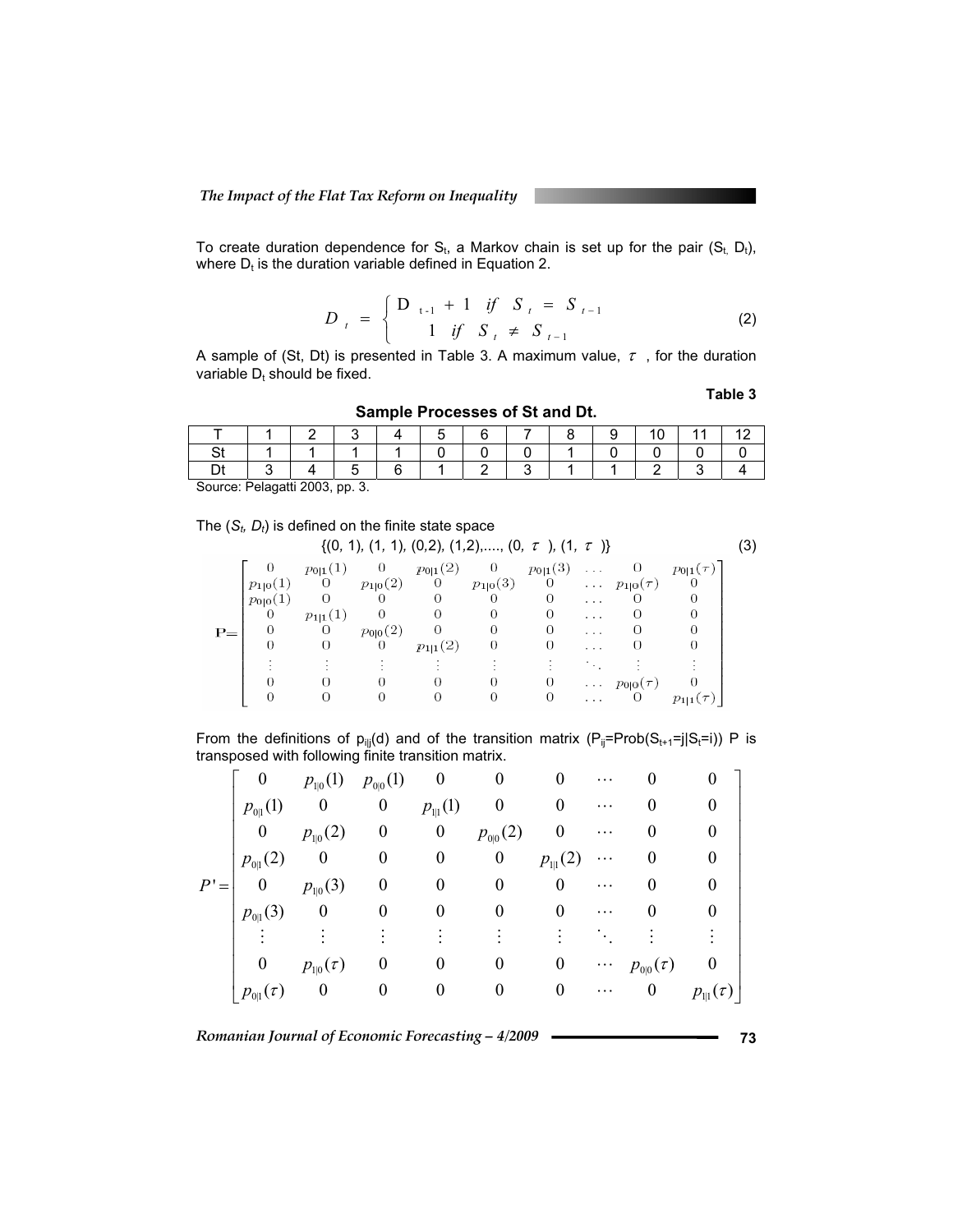In the matrix,  $p_{i|j}(d) = Pr(S_i = i | S_{i-1} = j, D_{i-1} = d)$ . In case of equality between  $D_t$  and  $\tau$ , only four events have non-zero probabilities:

$$
(S_t = i, D_t = \tau) | (S_{t-1} = i, D_{t-1} = \tau) i = 0, 1
$$
 (4)

$$
(S_t = i, D_t = 1) | (S_{t-1} = j, D_{t-1} = \tau) \quad i \neq j, \quad i, j = 0, 1
$$
 (5)

It shows that when the economy has been in state  $i$  at least  $\tau$  times, the additional periods in which the state remains *i* influence no more the probability of transition. By using the extended state variable,  $S_t^* = (D_t, S_t, S_{t-1}, \ldots, S_{t-p})$ , comprehending all the possible combinations of the states of the economy in the last *p* periods, it is possible to calculate the likelihood function.

The transition matrix P<sup>\*</sup> of the Markov chain  $S_t^*$  is a (*u x u*) matrix with a maximum number  $2\tau$  of non-zero elements. If the number ( $2\tau$ ) of non-zero elements in P<sup>\*</sup> to be estimated is wanted to reduce, a probit specification can be employed. The process can be followed in the linear model below:

$$
S_t^* = [\beta_1 + \beta_2 D_{t-1}] S_{t-1} + [\beta_3 + \beta_4 D_{t-1}] (1 - S_{t-1}) + \varepsilon_t
$$
 (6)

with  $\varepsilon_t \approx N(0,1)$ , and  $S_t^*$  latent variable expressed by

$$
Pr(S_t^* \ge 0 | S_{t-1}, D_{t-1} = Pr(S_t^* = 1 | S_{t-1}, D_{t-1} \tag{7})
$$

$$
Pr(S_t^* < 0|S_{t-1}, D_{t-1} = Pr(S_t^* = 0|S_{t-1}, D_{t-1}
$$
 (8)

The equations 6 and 7 show that the model holds, theoretically.

$$
p_{1|1}(d) = Pr(S_t = 1 | S_{t-1} = 1, D_{t-1} = d) = 1 - \phi (-\beta_1 - \beta_2 d) (9)
$$

$$
p_{0|0}(d) = Pr(|S_t = 0| |S_{t-1} = 0, D_{t-1} = d) = \phi (-\beta_3 - \beta_4 d) \quad (10)
$$

In the Equations above,  $d = 1, \ldots, \tau$ , and  $\phi(.)$  is the standard normal cumulative distribution function [Pelagatti (2003)].

# **4. Empirical Analysis**

The empirical model is applied to 100 times logarithmic returns of four selected macroeconomic variables introduced before. The scalar maximum duration is equalized to 20 days, while the Gibbs sampler iterations are determined as 5.

In Graph 2,  $S_t=0$  state shows the probability of recession, while  $S_t=1$  state does show the probability of expansion. Thus, accordingly, the initial state is  $S_t=1$ , as the transition matrix is a transpose matrix.

As the Graph 2 indicates, the estimated recession probability moves between 25% and 75% over the period 1990-2000. The probability of recession increases its peak levels in 1994, 1998 and 2001, as it is expected. Though it has been very low since 2001, it should be emphasized that the recession probability has increased to 25% level, recently.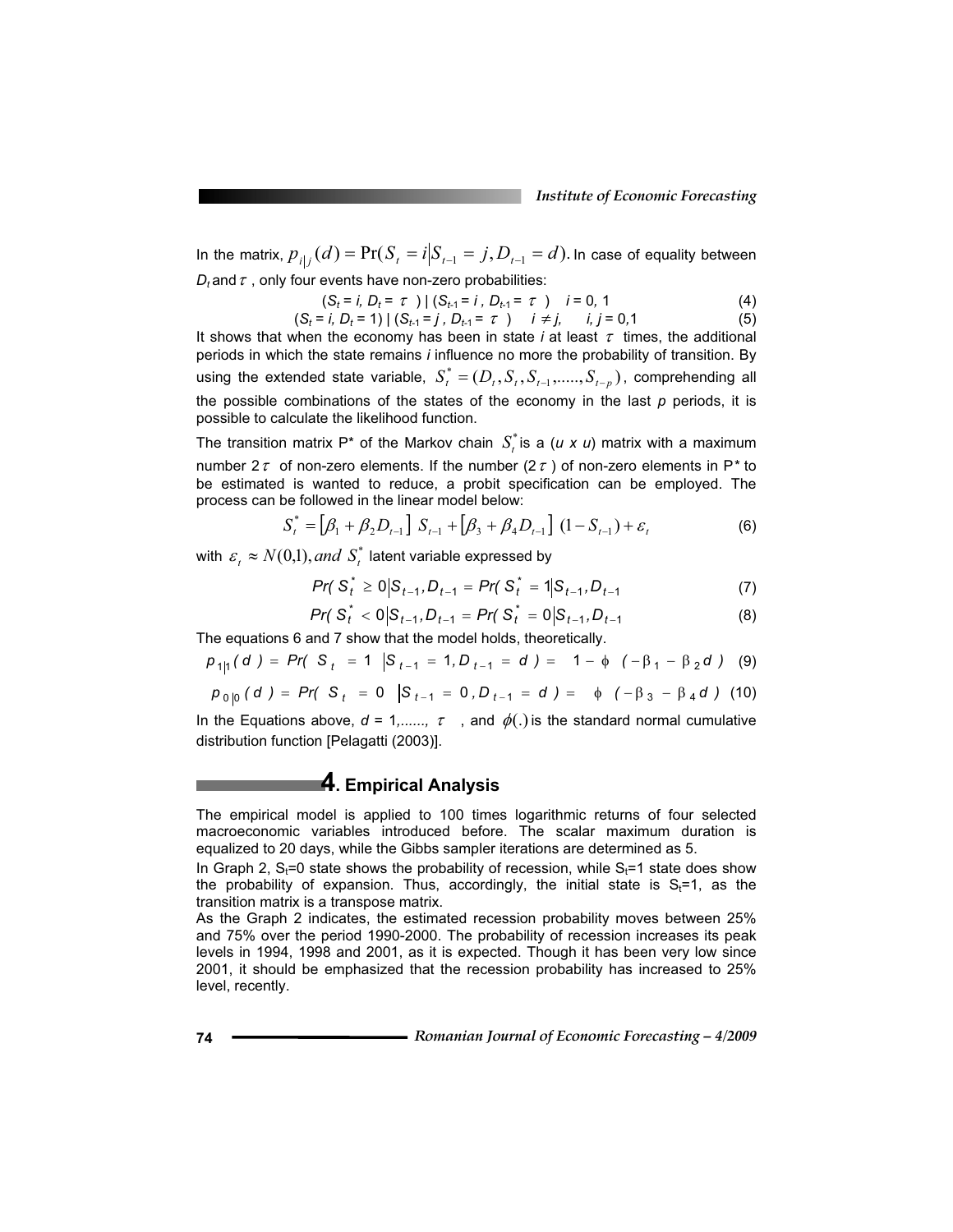#### **Graph 2**





The Markov chain with the transition matrix P is regular, which implies that the transitions can be in a finite number of steps with non-zero probability, which suggests that the Markov chain is ergodic.

The realization of growth in Turkish economy can be seen from Graph 3. The main driver of Turkish economy has been the domestic demand, which resulted in a net trade deficit and current account deficit. The structural problems in the economy have been ongoing for over 2 decades. And the problems in the international credit markets are capping private sector investments; the strong domestic and relatively weaker EU demand is slowing down the export growth; and the entire Turkish growth story is becoming highly leveraged to domestic credit expansion and the central bank policy rates.

The reason for choosing the variables such as net international reserves, domestic debt, inflation and industrial production has been to capture the shape the economy is in. The international reserves are typical indicators for capital flows showing the first signs of foreign outflows. In the emerging markets, inflation and domestic debt are important indicators to capture the stability of the economy and industrial production is a sign of growth in the manufacturing sector.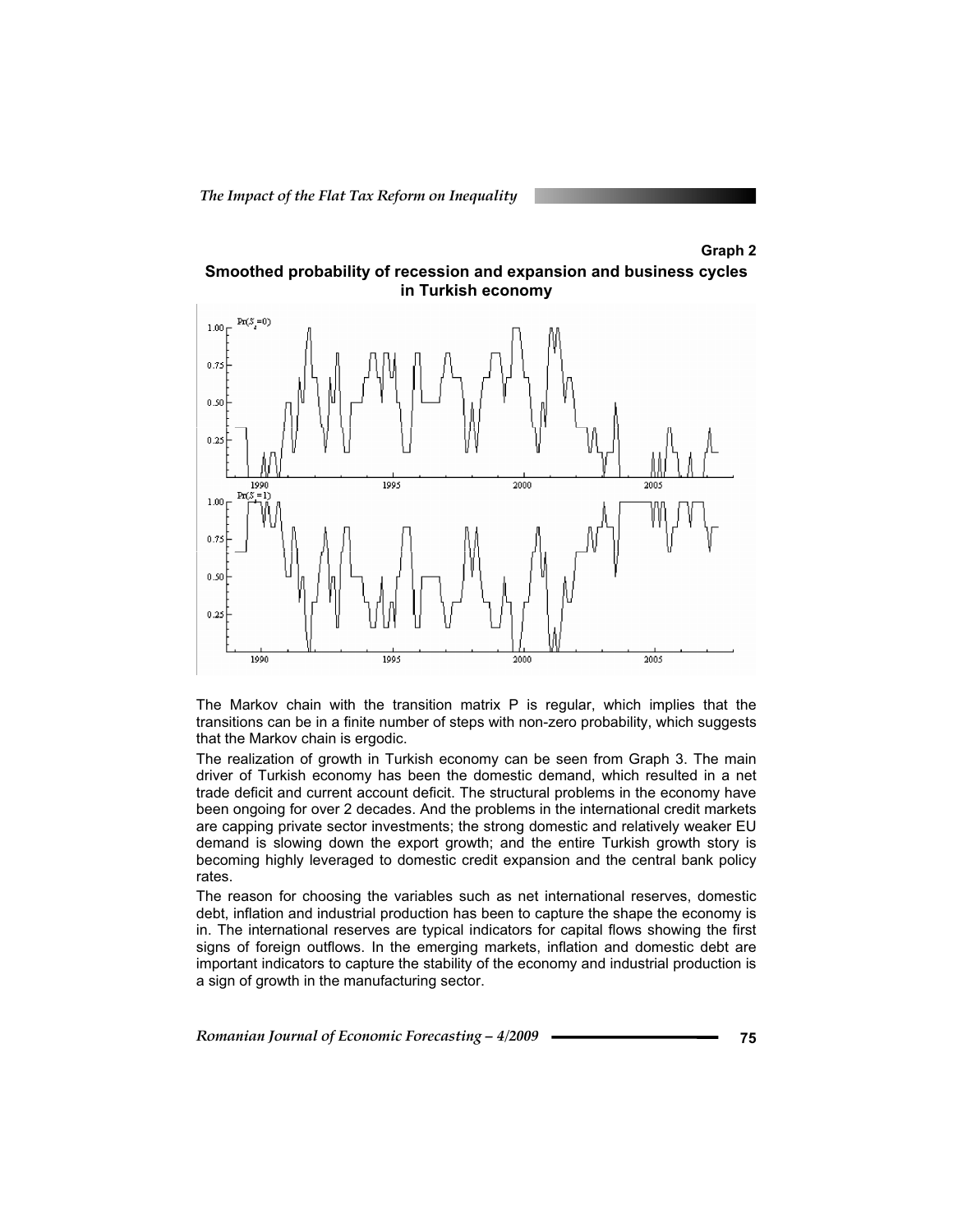#### **Graph 3**



The 1980's were marked by the integration of the Turkish economy into the international markets, by adopting free market principles and outward-oriented growth strategies. As a natural outcome of these transformations, a new era of structural change has emerged in finance. The deregulation of interest and FX rates, the liberalization of capital flows and the foreign exchange regime have challenged the Turkish economy.

In terms of macroeconomic instability in the Turkish economy, the high and volatile inflation rates of 1990s, the boom-bust cycles of economic growth and the fragility of external capital inflows all contributed to the uncertainties and led to a domination of "short-term" behaviour of economic agents. The confidence in the Turkish lira also deteriorated lending to an extensive currency substitution. As a result, the maturity of bank funding sources has shortened substantially and the share of foreign currency liabilities in total liabilities has increased sharply. The Turkish economy recovered relatively quickly from the crisis occurred in 1994. In the following years, the GNP grew over the long term by 5 percent growth rate, while the annual average inflation came down to 86 percent, albeit higher than the level before the crisis. The public sector deficit, however, continued to remain high, putting pressures on the interest rates. One of the main policy changes was the money creation of the Central Bank, because the Parliament brought a limit on the Bank's direct lending to the government. This had a positive impact on the inflationary expectations and encouraged demand for the Turkish Lira. Currency substitution did almost stop, but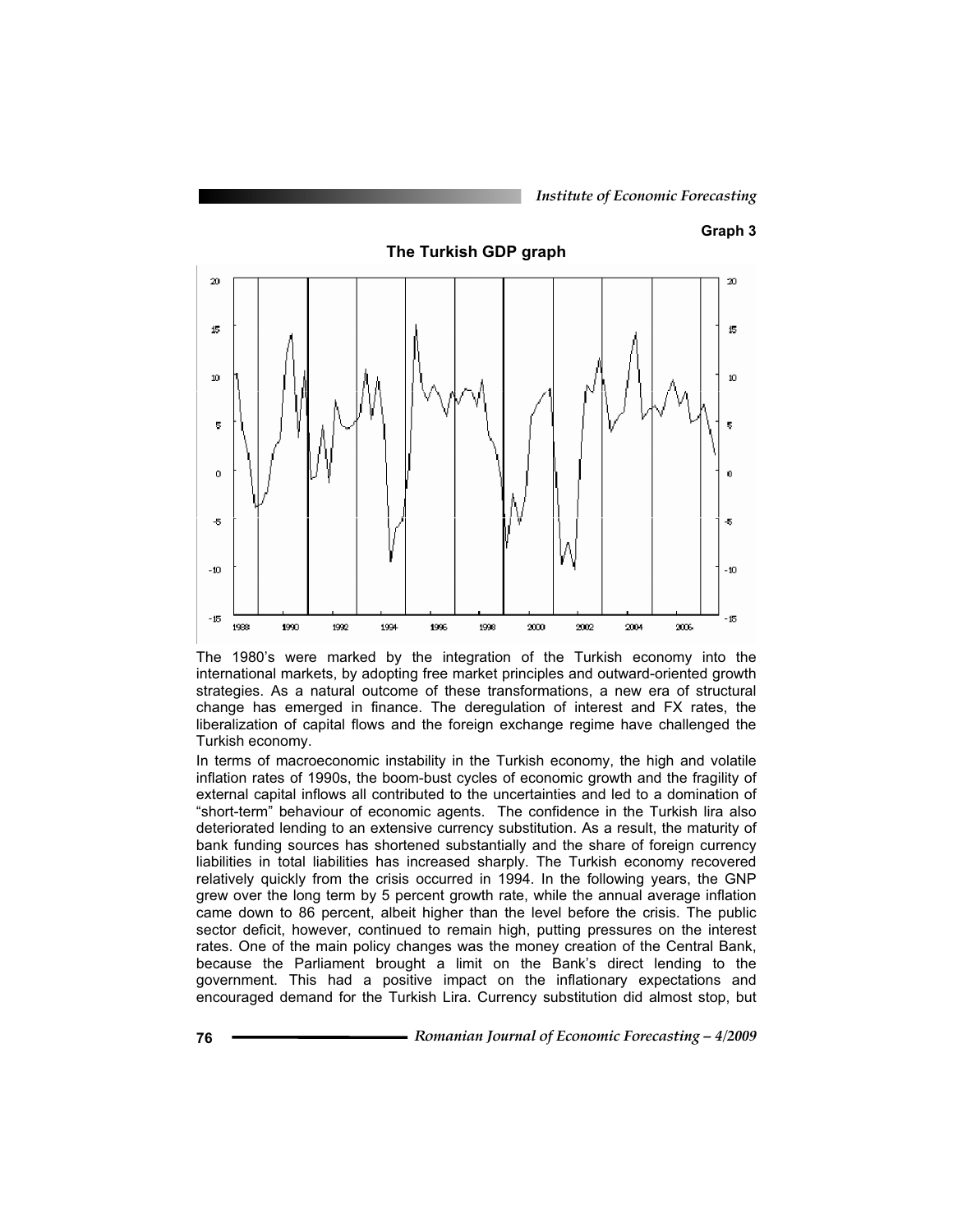not yet reversed. Although Turkey made great strides in the 1990s, the financial crisis of 2000 and 2001, as well as the country's worst recession in more than 20 years, laid the finance sector low and exposed its weaknesses.

Also, the high public sector deficit resulted in a financing with high real interest rates from the domestic financial markets, which led to a sharp decline in the allocation of resources to the real sector. The arbitrage opportunities due to the high domestic real interest rates made it attractive for the banking sector to borrow abroad and finance public sector deficits leading to an increase in the foreign exchange open position of the banking sector. The estimation results are displayed in Tables 4 to 7.

#### **Table 4**

#### **mu0 (k X 1) vector of means when the state is 0**

| mu0 (mean in state 0) |       |          |          |        |        |  |  |  |  |  |
|-----------------------|-------|----------|----------|--------|--------|--|--|--|--|--|
|                       | Mean  | St.error | 0.05%    | 50.00% | 99.50% |  |  |  |  |  |
| dINIR                 | 0.388 | 0.446    | $-0.349$ | 0.451  | 1.029  |  |  |  |  |  |
| dlDDebt               | 5.109 | 0.290    | 4.811    | 4.987  | 5.515  |  |  |  |  |  |
| dllP                  | 0.286 | 0.404    | $-0.179$ | 0.130  | 0.865  |  |  |  |  |  |
| dICPI                 | 4.753 | 0.386    | 4.231    | 4.817  | 5.334  |  |  |  |  |  |

#### **Table 5**

#### **mu1 (k X 1) vector of mean-increments when the state is 1**

| mu1 (mean increment in state 1) |                                               |       |          |          |          |  |  |  |  |  |
|---------------------------------|-----------------------------------------------|-------|----------|----------|----------|--|--|--|--|--|
|                                 | 99.50%<br>50.00%<br>0.05%<br>St.error<br>Mean |       |          |          |          |  |  |  |  |  |
| dINIR                           | 1.513                                         | 0.827 | 0.601    | 1.103    | 2.907    |  |  |  |  |  |
| dlDDebt                         | $-2.863$                                      | 0.570 | $-3.568$ | $-2.942$ | $-1.848$ |  |  |  |  |  |
| dllP                            | 0.006                                         | 0.432 | $-0.569$ | 0.157    | 0.549    |  |  |  |  |  |
| dICPI                           | $-2.674$                                      | 0.888 | $-3.644$ | $-2.988$ | $-1.347$ |  |  |  |  |  |

#### **Table 6**

#### **Sigma (k X k) covariance matrix of VAR error (\_)**

| Sigma (covariance matrix elements) |          |          |          |          |          |  |  |  |  |  |
|------------------------------------|----------|----------|----------|----------|----------|--|--|--|--|--|
|                                    | Mean     | St.error | 0.05%    | 50.00%   | 99.50%   |  |  |  |  |  |
| (dINIR,dINIR)                      | 26.994   | 2.564    | 22.185   | 27.587   | 29.511   |  |  |  |  |  |
| (dINIR,dIDDebt)                    | 3.445    | 2.325    | 1.032    | 2.082    | 7.191    |  |  |  |  |  |
| (dINIR,dIIP)                       | 4.638    | 3.297    | $-1.509$ | 5.593    | 7.973    |  |  |  |  |  |
| (dINIR,dICPI)                      | $-0.724$ | 1.678    | $-3.331$ | $-0.401$ | 1.764    |  |  |  |  |  |
| (dIDDebt, dIDDebt)                 | 23.862   | 50.723   | 20.013   | 22.072   | 33.596   |  |  |  |  |  |
| (dIDDebt, dIIP)                    | $-2.986$ | 2.038    | $-6.270$ | $-1.711$ | $-1.014$ |  |  |  |  |  |
| (dlDDebt, dlCPI)                   | 4.784    | 5.427    | 1.262    | 2.426    | 15.273   |  |  |  |  |  |
| (dllP, dllP)                       | 71.875   | 5.412    | 63.679   | 72.472   | 78.399   |  |  |  |  |  |
| (dlIP, dlCPI)                      | $-1.225$ | 1.865    | $-3.706$ | $-1.033$ | 1.534    |  |  |  |  |  |
| (dICPI, dICPI)                     | 8.502    | 4.901    | 4.868    | 7.166    | 17.883   |  |  |  |  |  |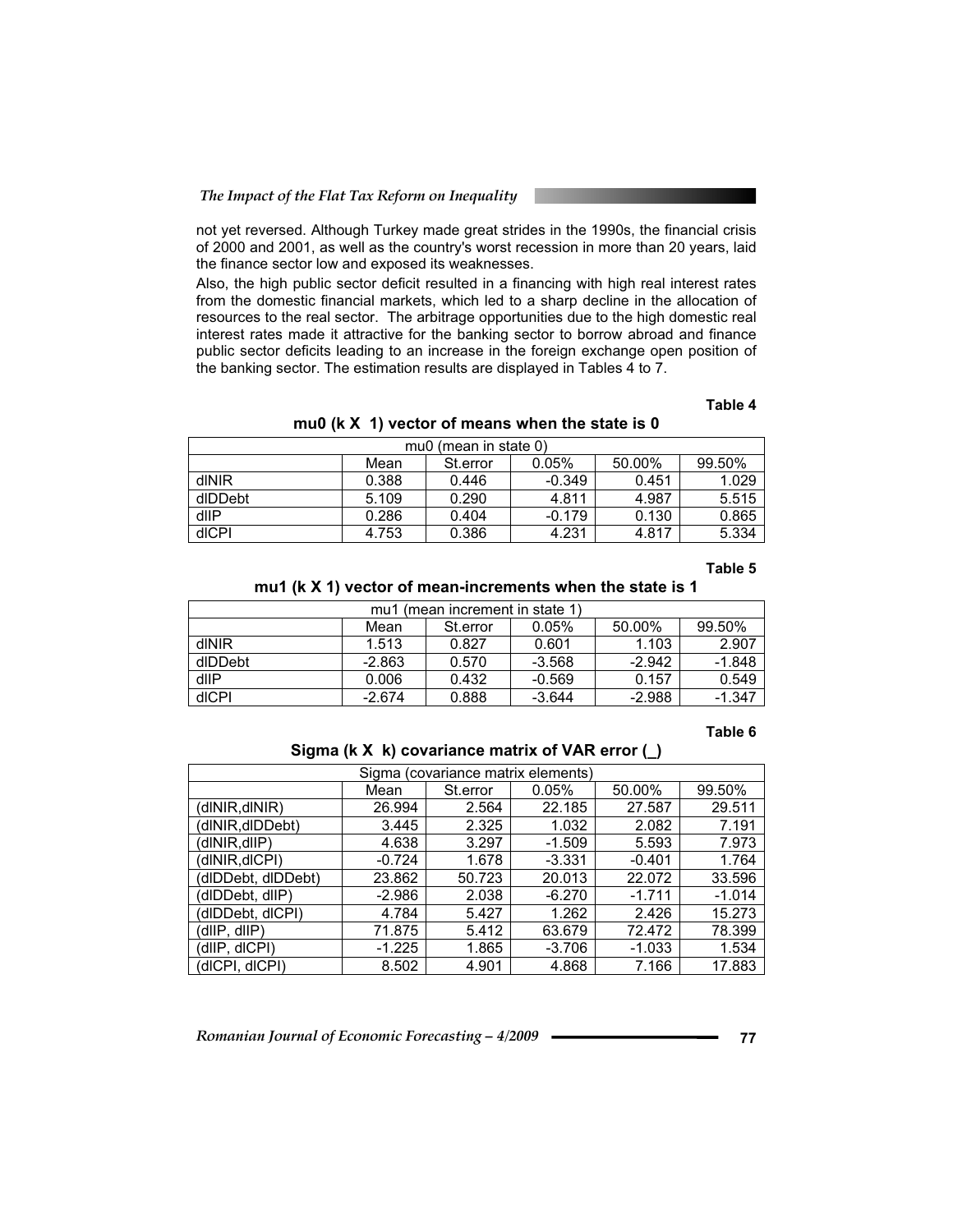### **Table 7**

| Beta (probit model coefficients) |                                               |       |          |          |          |  |  |  |  |  |
|----------------------------------|-----------------------------------------------|-------|----------|----------|----------|--|--|--|--|--|
|                                  | 99.50%<br>0.05%<br>50.00%<br>St.error<br>Mean |       |          |          |          |  |  |  |  |  |
| constant0                        | 0.631                                         | 0.070 | 0.556    | 0.634    | 0.744    |  |  |  |  |  |
| duration0                        | 0.039                                         | 0.022 | 0.006    | 0.052    | 0.060    |  |  |  |  |  |
| constant1                        | $-0.964$                                      | 0.104 | $-1.170$ | $-0.916$ | $-0.896$ |  |  |  |  |  |
| duration1                        | $-0.004$                                      | 0.006 | $-0.012$ | $-0.002$ | 0.004    |  |  |  |  |  |

**Beta: Probit model coefficients** 

Putting all these together, one may see from Graph 2 that the recession probabilities remained high during 1990's and captured the 2001 crisis, and it has been relatively stable until recent years. It is worth noticing that the recession probabilities have risen to 25% in the last quarters, which has also been due to the fact that the growth rate has been slowing down (see Graph 3).

The observed and estimated recessions over the period 1989-2007 are consistent, indicating that the DDMSVAR model constructed with net international reserves, domestic debt stock, consumer price index and industrial production is empirically useful. Additionally, one may see that the noise in the DDMSVAR model is lower than that in the Markov model used by Hamilton (1989).

#### **Graph 4**

### **Probability of moving from a recession into an expansion after d months of recession and probability of moving from an expansion to a recession after d months of expansion**



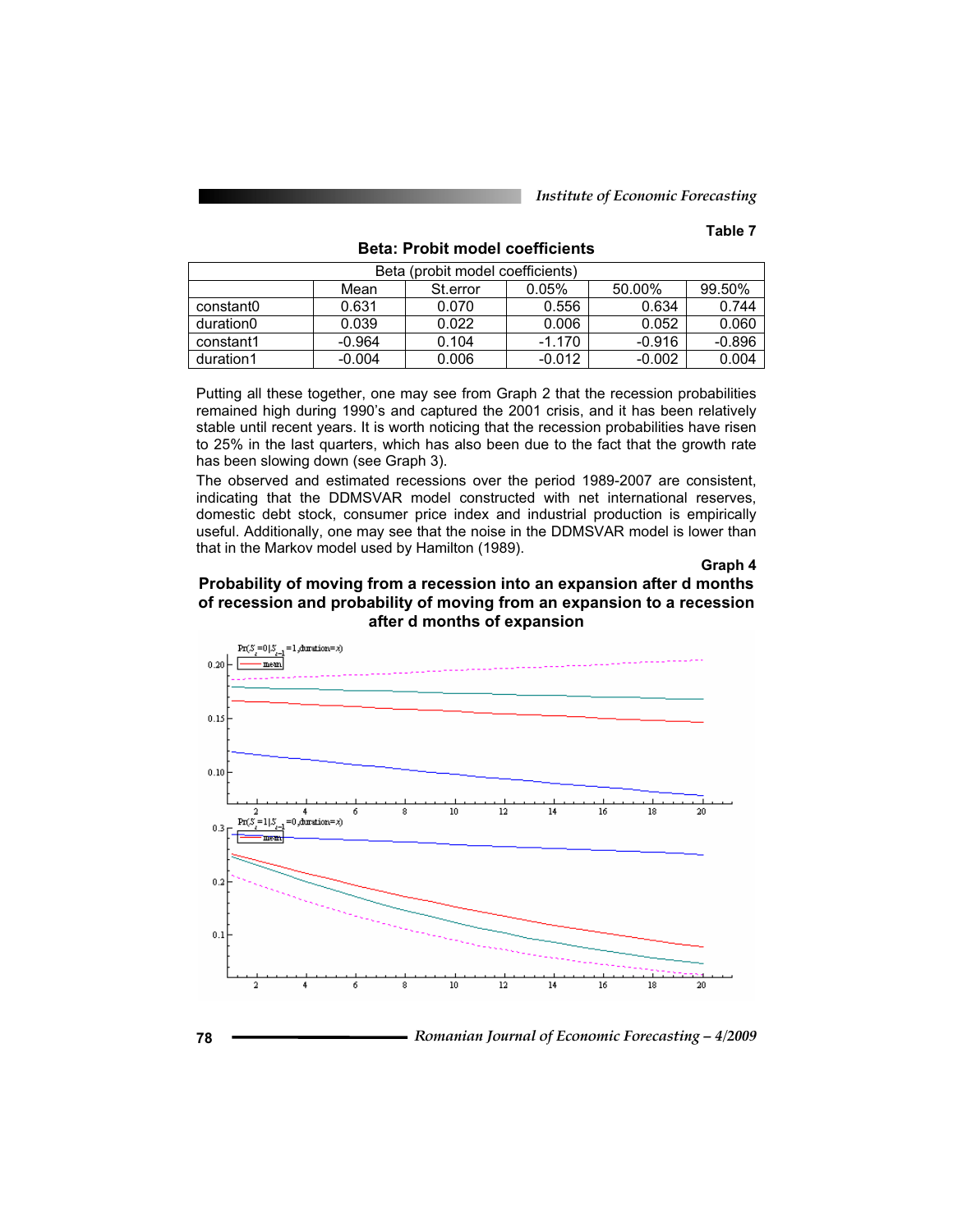In Graph 4, it is pointed out that the transition from recession to economic expansion depends on the durations of the recessions, but its effect seems to be limited in the Turkish case, which might be due to the fact that its effect seems to last longer.

# **5. Conclusion**

In this applied research paper, we use the DDMSVAR methodology of Pelagatti (2003) to model the business cycles in an open emerging economy. In contrast to Pelagatti (2003), who gives an application with US data reflecting the internal dynamics of the US economy, we choose certain macroeconomic variables, namely net international reserves, domestic debt stock, consumer price index and industrial production, showing the strength of the economy against both external and internal dynamics. In parallel to NBER's definition of recession, specifically, the growth rate is negative in two consecutive months; we distinguish the years 1994, 1998 and 2001 as recession regimes in the Turkish economy and examine if the model is successful in foreseeing the business cycles.

The model empirically shows that our probabilities of recession are consistent with the NBER classification. In addition, after an expansion regime since 2001, the recent increase in the probability of recession is remarkable for the policy makers and market practitioners.

We think that our macroeconomic model estimating the business cycles can be used for the developing economies in which the external shocks are as important as the internal ones. The performance of the model may be re-examined by using data from other open developing economies, such as Argentina or Brazil, where the economy has had remarkable fluctuations arising from speculative attacks.

# **References**

- Alexander, C. and A. Dimitriu (2005), "Detecting switching strategies in equity hedge funds returns", *Journal of Alternative Investments*, 8(1): 7-13.
- Alexander, C. and A. Kaeck (2008), "Regime Dependent Determinants of Credit Default Swap Spreads", *Journal of Banking and Finance*, available on doi:10.1016/j.jbankfin.2007.08.002
- Alvarez-Plata, P. and Schrooten, M. (2006), "The Argentinean Currency Crisis: A Markov-Switching Model Estimation", *Developing Economies*, 44(1): 79-91.
- Bansal, N., Blum, A. and Chawla, S. (2004), "Correlation clustering", *Machine Learning*, 56: 89-113.
- Barber C., Robertson, D. and Scott, A. (1977), "Property and Inflation: The Hedging Characteristics of UK Commercial Property", *Journal of Real Estate Finance and Economics*, 15, 1.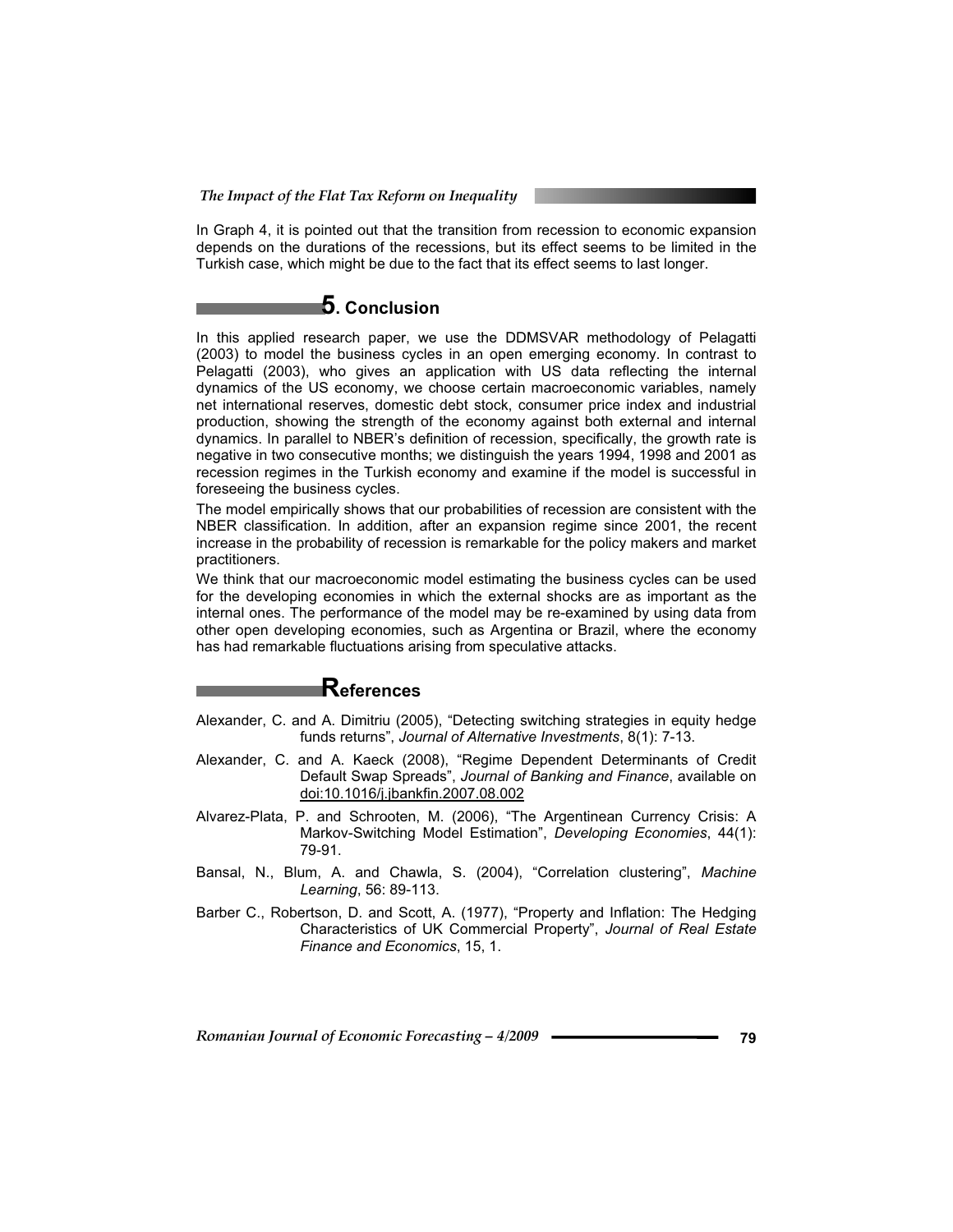- Cheung, Y.W. ve Erlandsson, U.G. (2005), "Exchange Rates and Markov Switching Dynamics"*, Journal of Business and Economic Statistics,* American Statistical Association, 23: 314-320.
- Churchill, G. (1989), "Stochastic models for heterogeneous DNA sequences", *Bulletin of Mathematical Biology*, 51: 79-94.
- Clarida, R. H., Sarno, L., Taylor, M.P., and Valente, G. (2006), "The role of asymmetries and regime shifts in the term structure of interest rates", *Journal of Business*, 79: 1193-1224.
- Constantinou, E. Georgiades, R. Kazandjian A. and Kouretas G. (2006), "Regime Switching and Artificial Neural Network Forecasting of the Cyprus Stock Exchange Daily Returns"*, International Journal of Finance & Economics*, 371-383
- Durland, J. Michael and Thomas H. McCurdy, (1994), "Duration Dependent Transitions in a Markov Model of U.S. GNP Growth", *Journal of Business and Economic Statistics*, 12: 279-88.
- Francis, N. and Owyang, M.T. (2005), "Monetary Policy in a Markov-Switching Vector Error-Correction Model: Implications for the Cost of Disinflation and the Price Puzzle"*, Journal of Business & Economic Statistics*, American Statistical Association, 23: 305-313.
- Fredkin, D. R., and J. A. Rice (1992) "Bayesian restoration of single channel path clamp recordings"*, Biometrics,* 48: 427-448.
- Goldfeld, S.M. and Quandt, R.E. (1973), "A Markov Model for Switching Regressions", *Journal of Econometrics*, 3-16.
- Hamilton, J.D. (1989), "A New Approach to the Economic Analysis of Nonstationary Time Series and the Business Cycle", *Econometrica*, 57: 357-384.
- Iiboshi, H. (2007), "Duration dependence of the business cycle in Japan: A Bayesian analysis of extended Markov switching model"*, Japan and the World Economy*, 19(1): 86-111
- Juang, K. and Rabiner, L.R. (1990), "The segmental k-means algorithm for estimating parameters of hidden Markov models", *IEEE Trans. Acoustics, Speech, and Signal Processing*, ASSP-38, 9: 1639-1641.
- Kim, C. and Nelson, C.R. (1999), "Friedman's Plucking Model of Business Fluctuations: Tests and Estimates of Permanent and Transitory Components", *Journal of Money, Credit and Banking*, Blackwell Publishing, 31(3): 317-34
- Lindgren, G. (1978), "Markov Regime Models for Mixed Distributions and Switching. Regressions", *Scandinavian Journal of Statistics* 5: 81–91.
- Pagan, A. and G. Schwert (1990), "Alternative Models for Conditional Stock Volatility", *Journal of Econometrics,* 45: 267-290.